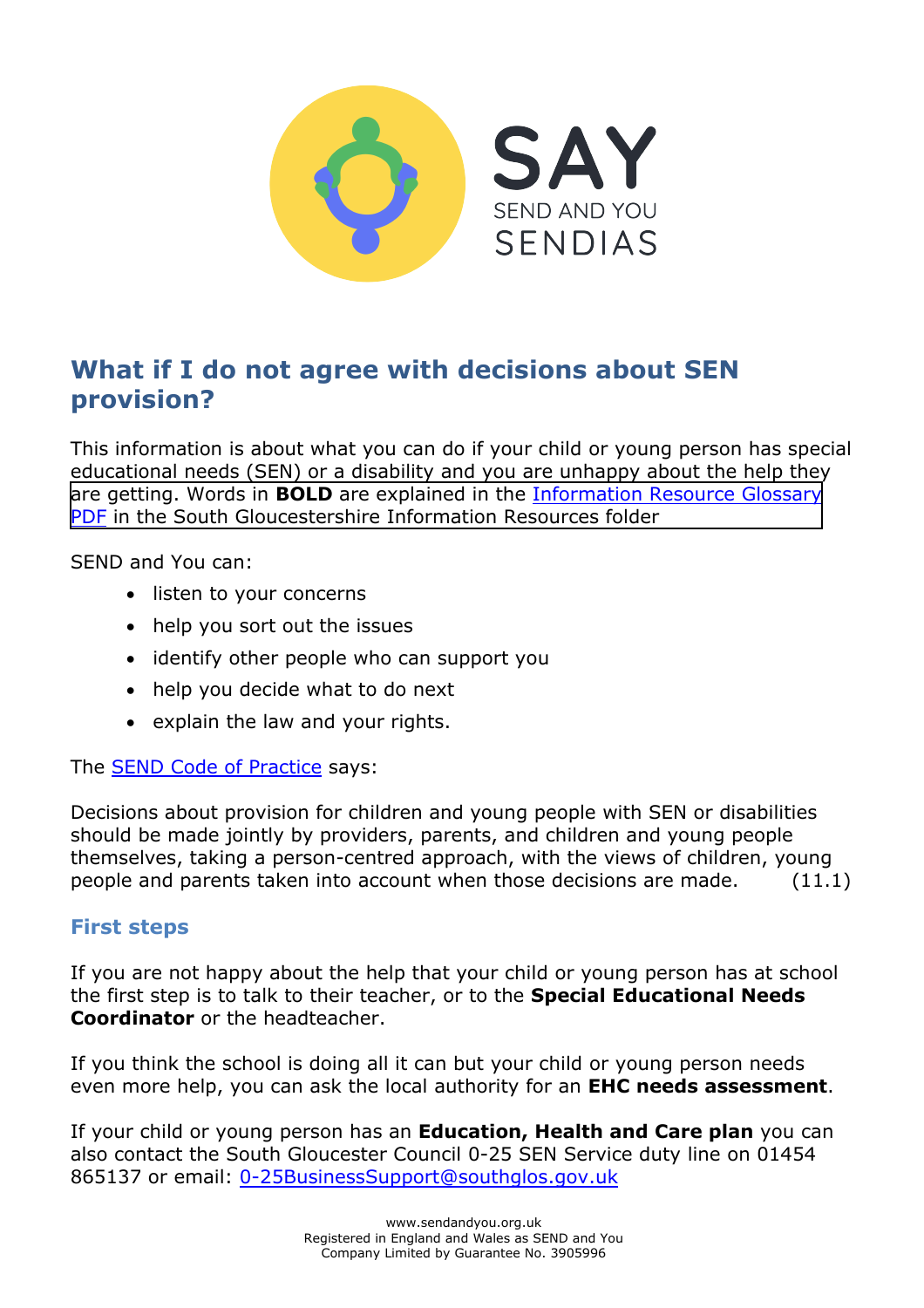SEND and You can help you prepare for and attend a meeting. If you still have concerns we can help you decide what to do next.

## **What next?**

If you still have a problem you might be able to:

- seek some help to put your concerns forward
- make a complaint
- ask for independent disagreement resolution or mediation
- appeal against a decision.

SEND and You can tell you more about each of these and help you decide what to do.

## **Seeking help**

It might be helpful to ask a friend or relative to attend a meeting with you. It is a good idea to keep notes or have records of what the school has done and has told you.

SEND and You can give you impartial information and advice about possible ways forward.

## **Making a complaint**

If you think that the school, college or South Gloucestershire Council could do more, you can complain using their complaints procedure. They will send you a form if you ask for it. You will usually need to:

- have tried to resolve your complaint by speaking to the right people
- put your complaint in writing, using the word 'complaint'
- be clear about all the issues you want resolved
- state what you want to happen
- give a reasonable time by which you would like a response.

If you are not happy with the outcome of making a complaint or feel that it has not been dealt with properly SEND and You can give you information on what to do next.

You can find out more about complaints procedures in the [SEND Code of Practice](https://www.gov.uk/government/publications/send-code-of-practice-0-to-25) sections 11.2 and 11.67 to 11.111. If you want help to understand the different procedures, or advice on which to use, please contact Supportive Parents.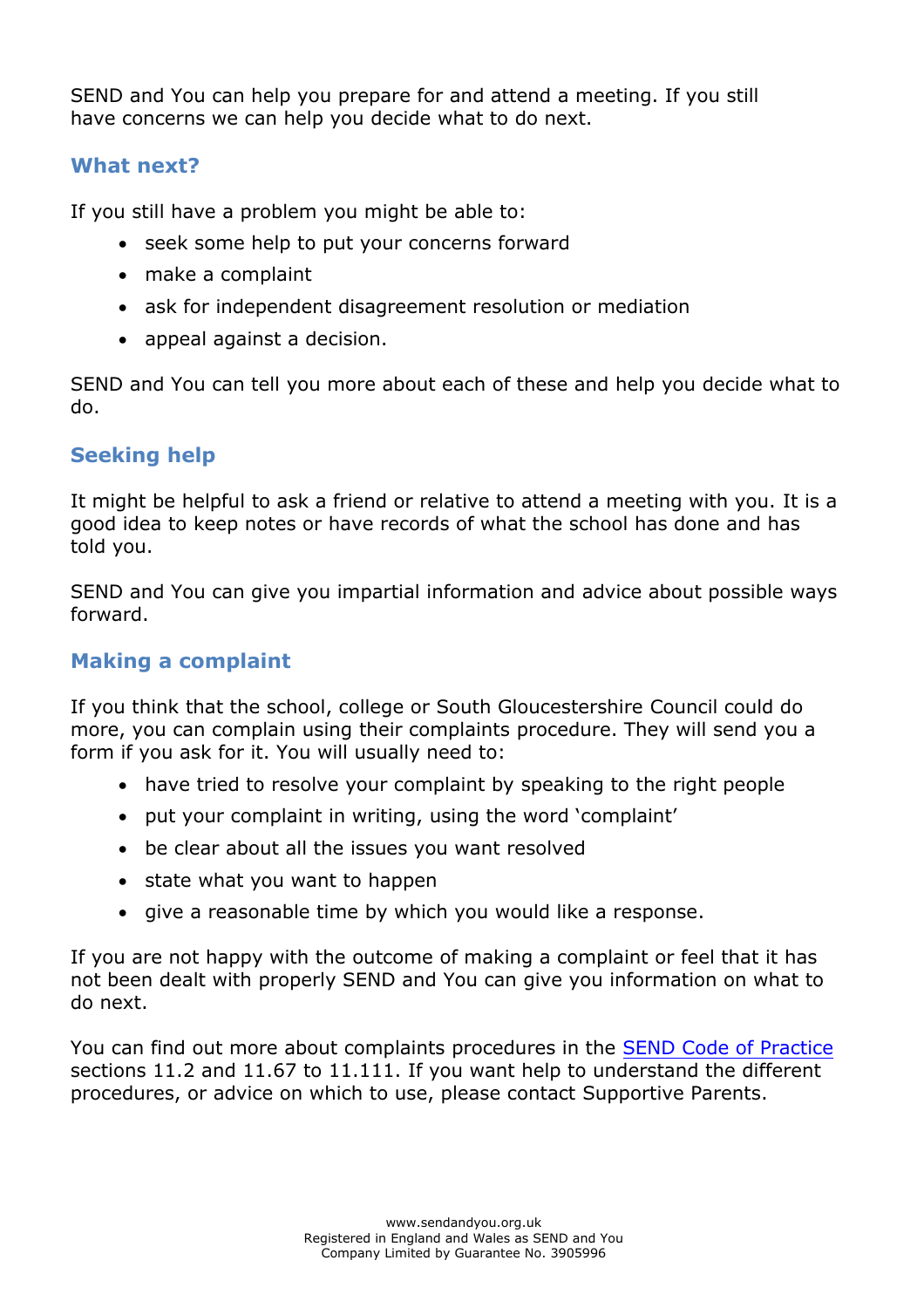### **Disagreement resolution**

Many disagreements can be sorted out by talking with the school, college, local authority, or, for health services, the Clinical Commissioning Group.

The [SEND Code of Practice](https://www.gov.uk/government/publications/send-code-of-practice-0-to-25) says:

*Decisions about provision for children and young people with SEN should be made as soon as possible. In most cases this will be achieved by early years providers, schools, colleges, local authorities and clinical commissioning groups (CCGs) working closely together and agreeing what should be provided with parents and young people.* (11.3)

Sometimes it can be difficult to reach agreement. SEND and You can help you by providing impartial information, advice and support.

The [SEND Code of Practice](https://www.gov.uk/government/publications/send-code-of-practice-0-to-25) says:

*Local authorities must make disagreement resolution services available to parents and young people. Use of the disagreement resolution services is voluntary and has to be with the agreement of all parties. The service, while commissioned by it, must be independent of the local authority – no-one who is directly employed by a local authority can provide disagreement resolution services.* (11.6)

Global Mediation is an independent service that will provide a trained mediator to facilitate a discussion. The purpose is to look for a way forward that all the parties accept. The service is free and confidential - and you can choose whether to use it. Contact details for Global Mediation are on Page 5.

The disagreement resolution service is there to help resolve three kinds of disagreement between parents or young people and the organisations that are responsible for making provision for children and young people with special educational needs. These disagreements are about:

- how early years providers, schools and further education institutions carry out their duties for children and young people with SEN. For local authorities this includes keeping education and care provision under review, assessing needs and drawing up Education, Health and Care plans. For governing bodies and proprietors of schools it includes using their "best endeavours" to meet children and young people's SEN.
- the special educational provision made for a child or young person by early years providers, schools or further education institutions. This includes children and young people receiving **SEN support** and those with EHC plans.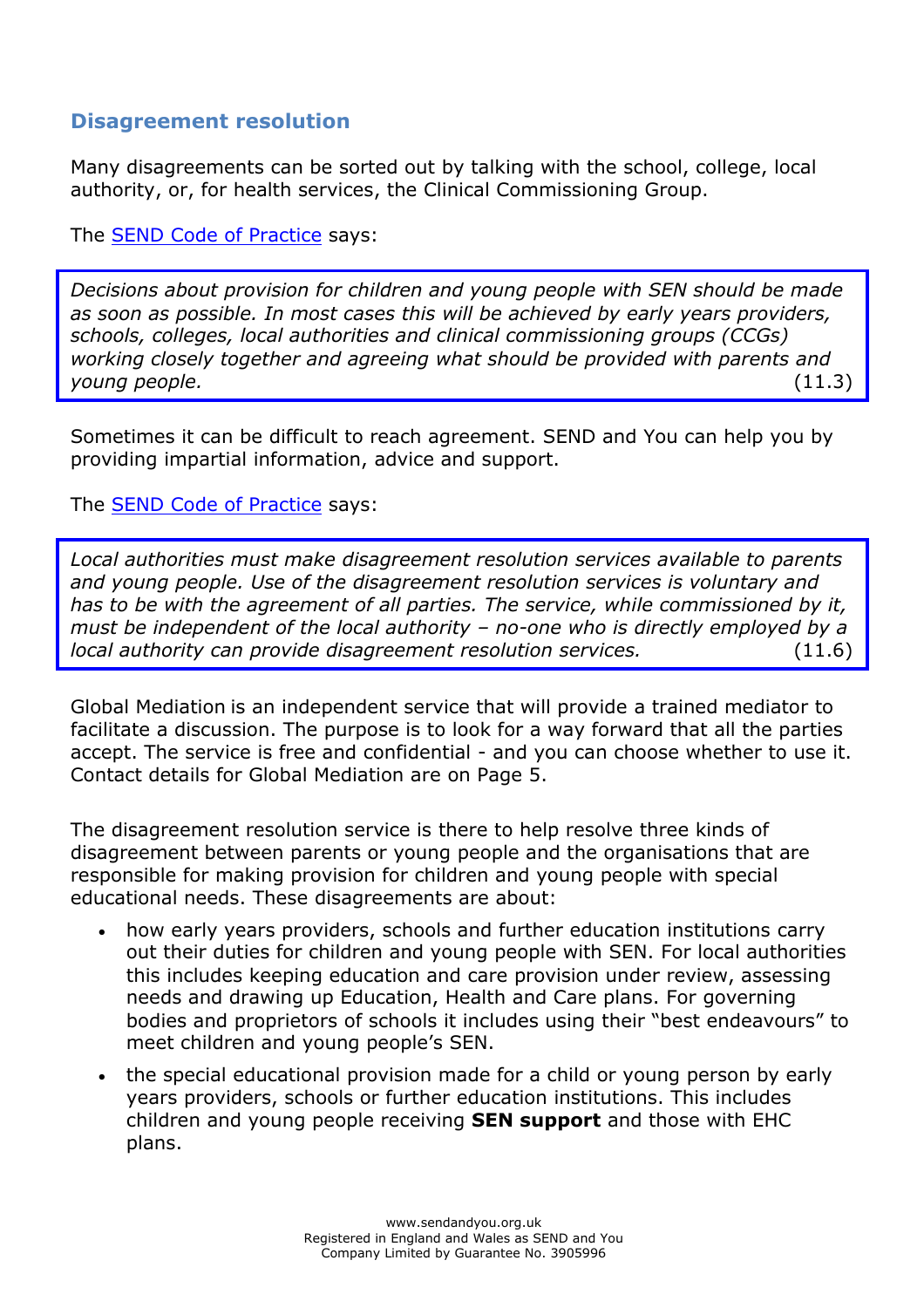health or social care provision when this is part of an **EHC needs assessment**, while EHC plans are being drawn up, reviewed or when children or young people are being reassessed.

Disagreement resolution services can also be used:

- during EHC needs assessments
- while EHC plans are drawn up
- while waiting for Tribunal appeals
- at review
- during reassessments.

SEND and You or Global Mediation can help you decide if independent disagreement resolution is the right way forward.

You can find out more about disagreement resolution services in the [SEND Code of](https://www.gov.uk/government/publications/send-code-of-practice-0-to-25) [Practice](https://www.gov.uk/government/publications/send-code-of-practice-0-to-25) sections 11.6 to 11.10.

#### **Mediation**

Mediation is a type of disagreement resolution for disagreements that can be appealed to the Special Educational Needs and Disability Tribunal. The service is free and confidential.

The [SEND Code of Practice](https://www.gov.uk/government/publications/send-code-of-practice-0-to-25) says:

*If parents and young people want it to, mediation can take place following decisions by a local authority not to carry out an EHC needs assessment, not to draw up an EHC plan, after they receive a final EHC plan or amended plan, following a decision not to amend an EHC plan or a decision to cease to maintain an EHC plan.* (11.13)

If you wish to register an appeal with the **First Tier Tribunal (SEN and**  disability) you first have to consider whether to enter mediation and obtain a certificate saying you have considered it. This is called **mediation advice**. If you decide not to go into mediation and tell the mediation adviser, they will send you a certificate within 3 working days and you can then register your appeal. You do not have to go into mediation if you do not want to – you only have to consider whether to or not.

Your local authority must tell you about mediation and who to contact for the initial advice when they send you their decision. You must contact the mediation adviser within two months of getting the decision. Your time limit for appealing to the Tribunal is two months from the date of that decision, or one month from the date of the mediation certificate, whichever is the later.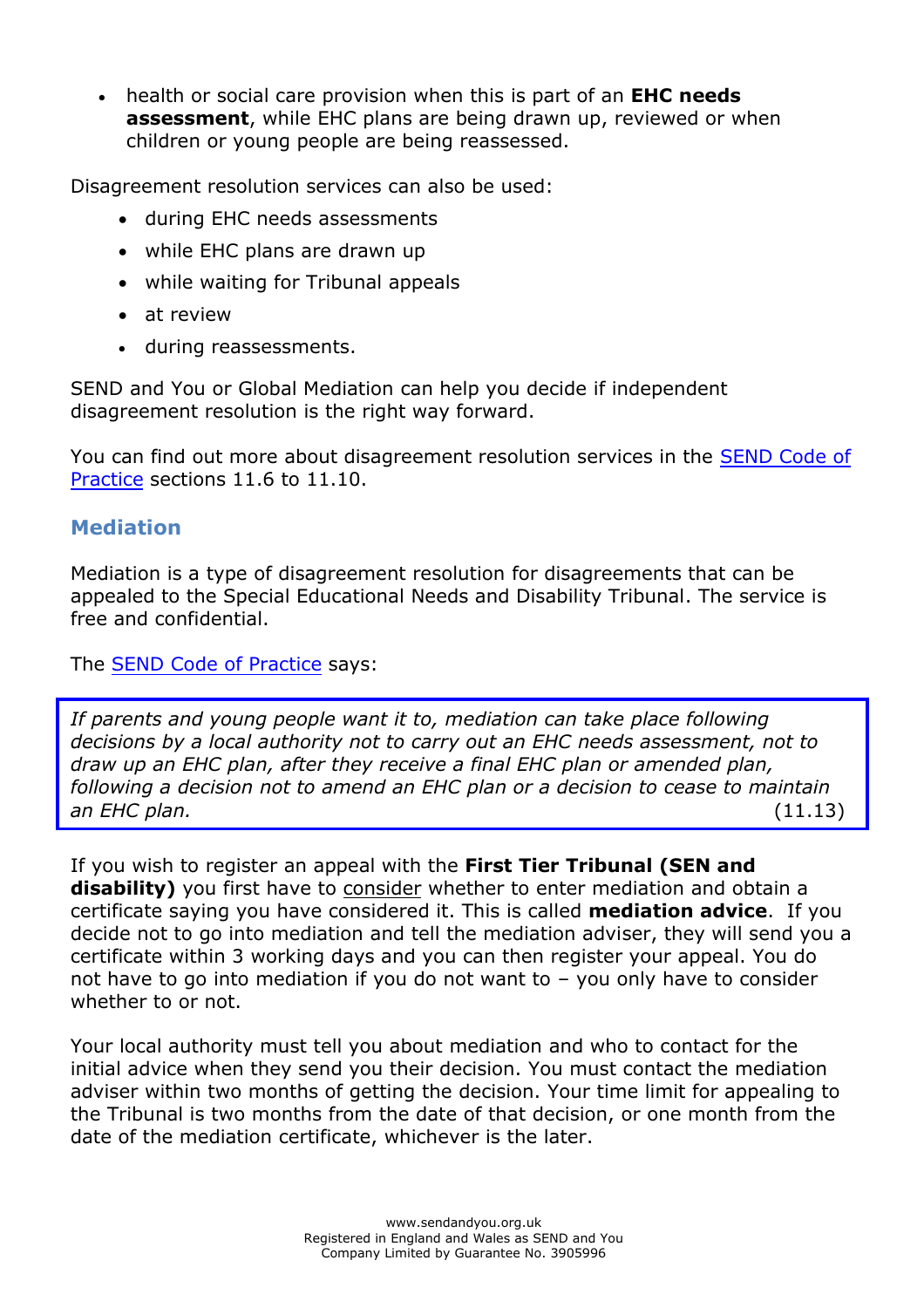There is one exception to this rule. You can register an appeal without considering mediation first if the appeal is only about the name of the school, or college, named on the plan, the type of school or college specified in the plan or the fact that no school or other institution is named.

If you choose mediation the local authority (or Clinical Commissioning Group) must take part. The meeting will be arranged within 30 days.

An independent mediator runs the meeting. When the meeting has finished the mediator issues you with a certificate within 3 working days. You need this certificate if you still want to register an appeal with the First Tier Tribunal. Your time limit for appealing to the Tribunal is two months from the date of the decision you disagree with, or one month from the date of the mediation certificate, whichever is the later.

Mediators must be trained and accredited and are independent of the local authority and Clinical Commissioning Group.

If you go over the two-month deadline for considering mediation, or want to appeal without a certificate, the law says you can still approach the Tribunal to see if you can register your appeal.

SEND and You or Global Mediation can help you decide if mediation is the right way forward.

You can call Global Mediation on 0800 064 4488, email [sen@globalmediation.co.uk,](mailto:sen@globalmediation.co.uk) or find out more at <https://www.globalmediation.co.uk/>

You can learn more about mediation in the [SEND Code of Practice](https://www.gov.uk/government/publications/send-code-of-practice-0-to-25) sections 11.13 to 11.38.

#### **Do I have to choose between making a complaint, using disagreement resolution, appealing to the Tribunal and mediation?**

Usually you can follow more than one route. For example you can still make a complaint if you have already tried disagreement resolution. SEND and You can explain your rights and the different procedures.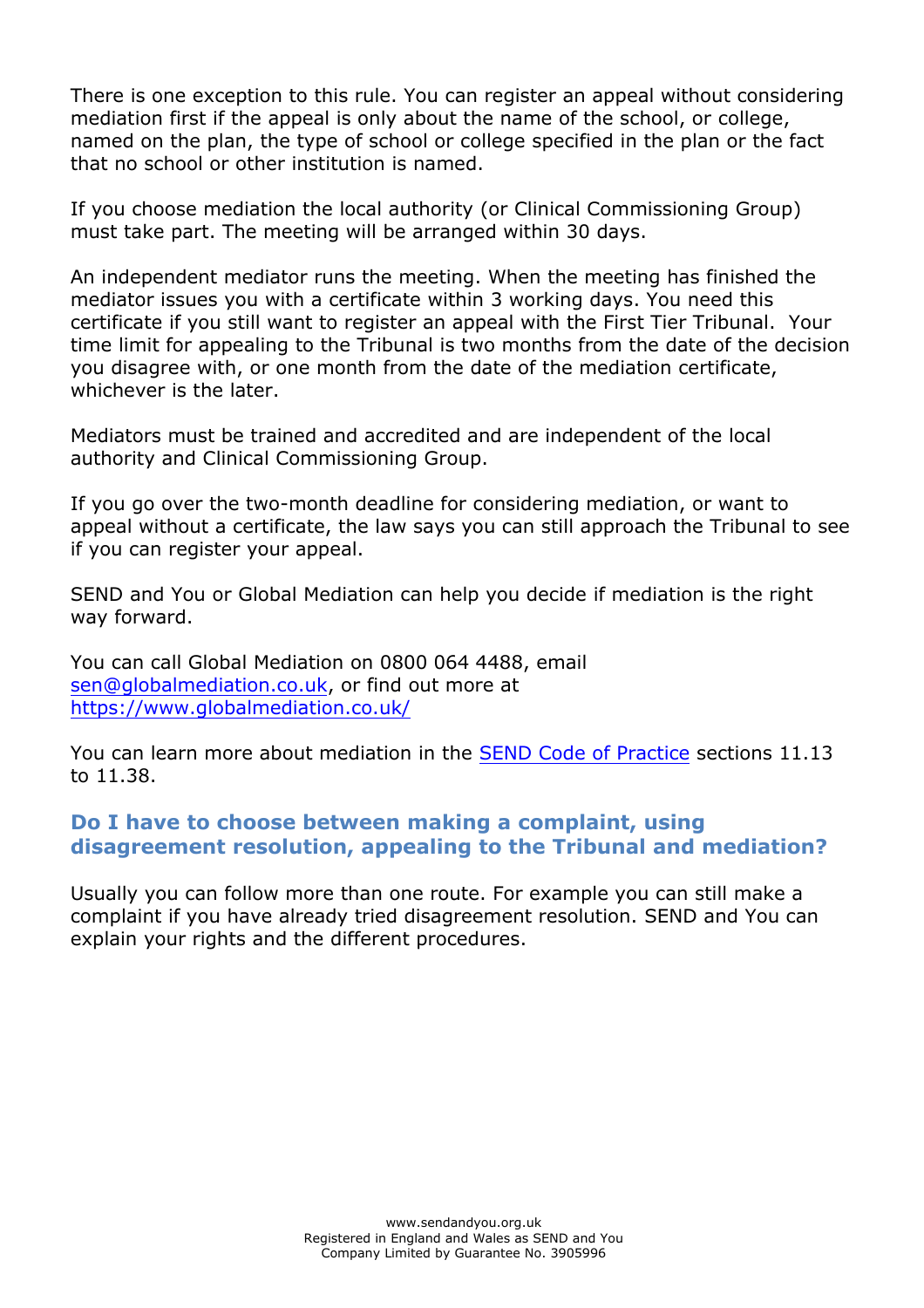## **Appeals**

The [SEND Code of Practice](https://www.gov.uk/government/publications/send-code-of-practice-0-to-25) says parents and young people can appeal to the Tribunal about:

- *a decision by a local authority not to carry out an EHC needs assessment or re-assessment*
- *a decision by a local authority that it is not necessary to issue an EHC plan following an assessment*
- *the description of a child or young person's SEN specified in an EHC plan, the special educational provision specified, the school or other institution or type of school or other institution (such as a mainstream school/college) specified in the plan or that no school or other institution is specified*
- *an amendment to these elements of the EHC plan*
- *a decision by a local authority not to amend an EHC plan following a review or re-assessment*
- *a decision by a local authority to cease to maintain an EHC plan*

(11.45)

You can find out more about appeals to the Tribunal in the [SEND Code of Practice](https://www.gov.uk/government/publications/send-code-of-practice-0-to-25) sections 11.39 to 11.55.

Supportive Parents can explain the appeal process to you and provide impartial advice and support.

You can also appeal against a school exclusion, and again SEND and You can give you free, impartial and confidential Information, Advice and Support.

## **Where can I get more information, advice or support?**

You can find out more about making a complaint about provision at your child's school on its website or by asking about its complaints procedure.

The **Local Offer,** published by the local authority, includes information about the arrangements for resolving disagreements and for mediation, and details about making complaints. It also tells you about your right to appeal to the Tribunal. You can find the South Gloucestershire Local Offer [here.](http://www.southglos.gov.uk/health-and-social-care/local-offer/)

Chapter 11 of the [SEND Code of Practice](https://www.gov.uk/government/publications/send-code-of-practice-0-to-25) includes a lot more information about complaints procedures, disagreement resolution, mediation advice and mediation.